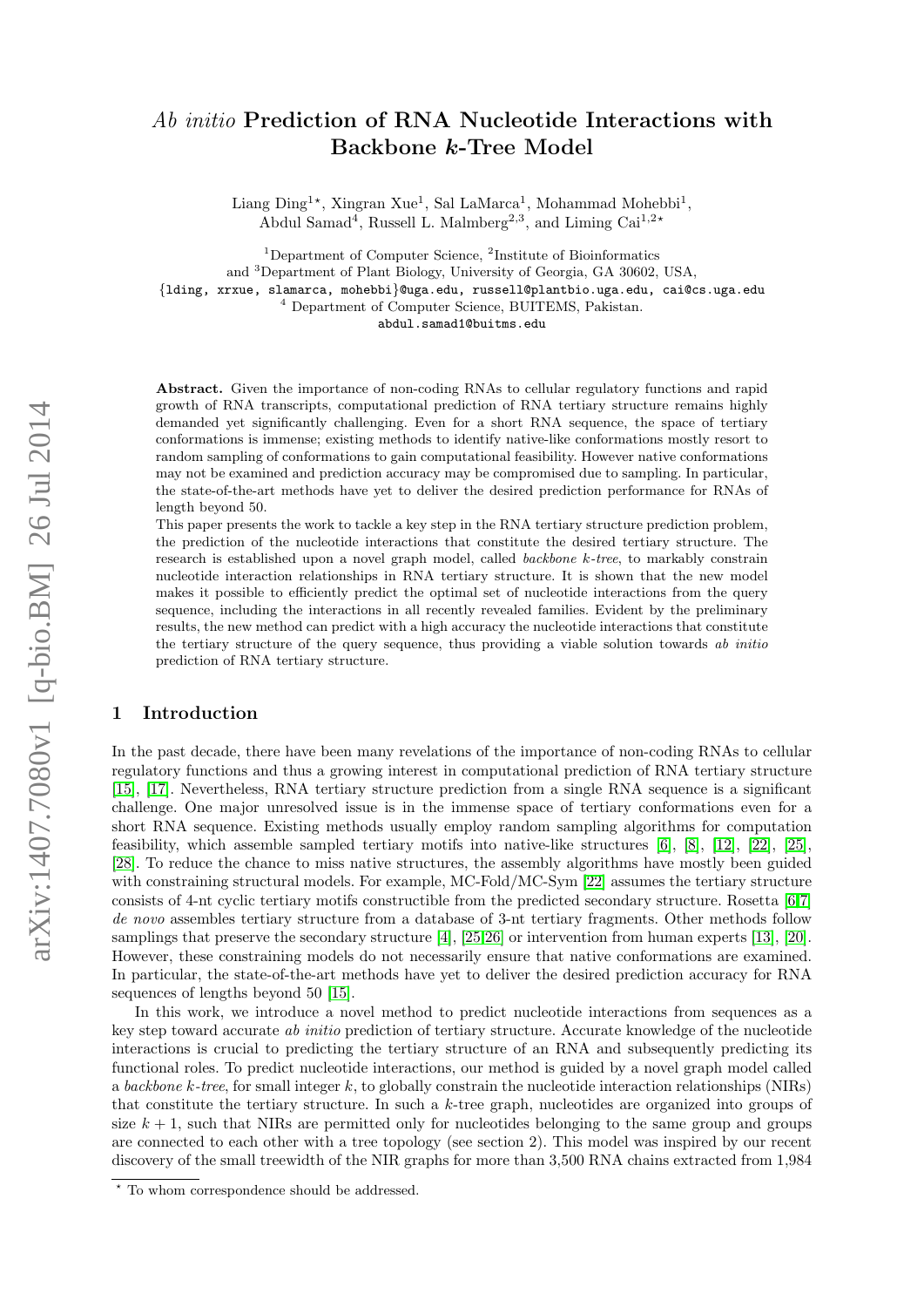resolved RNAs (Figure 1). We have been able to develop dynamic programming algorithms with  $O(n^{k+1})$ time and space complexities, efficient for small  $k$ , to compute the optimal backbone  $k$ -tree spanning over the nucleotides on the query sequence, given a scoring function [\[9,](#page-10-6)[10\]](#page-10-7)



<span id="page-1-0"></span>Fig. 1. Treewidth distribution of NIR graphs of more than 3,500 chains deriving from 1,984 resolved RNA tertiary structures in the RNA Structure Atlas [\[27\]](#page-11-7). The RNAs with treewidth larger than 18 are omitted due to their very small number. These treewidths are actually upper bounds computed by a program [\[5\]](#page-10-8); it is likely that the exact treewidths of the NIR graphs may actually be smaller.

To ensure that the computed optimal k-tree can actually yield the set of nucleotide interactions that constitutes the native tertiary structure, our method defines the scoring function over detailed patterns of nucleotide interactions within every group of  $k + 1$  nucleotides. We consider nucleotide interactions from the established geometric nomenclatures [\[16\]](#page-11-8) and nucleotide interaction families [\[18\]](#page-11-9), [\[29\]](#page-11-10), [\[31\]](#page-11-11), including base-base, base-phosphate, and base-ribose as well as base-stacking interactions. To test our method, we adopted an improved 3-tree model and pre-computed candidates of interaction patterns for every group of 4 nucleotides, by searching through RNA Structure Atlas [\[27\]](#page-11-7); this contains annotated atomlevel nucleotide interactions for nearly 3,000 resolved tertiary structures. We trained artificial neural networks (ANNs) to compute the confidence of every given nucleotide interaction and the confidence of every admissible nucleotide interaction pattern for every group of 4 given nucleotides. We filtered out unlikely interaction patterns and kept only those with high confidences. With this 3-tree model, our algorithm efficiently predicts an optimal set of nucleotide interactions from the query sequence within computational time  $O(c^5Mn^3)$ , where M is a constant and  $c \leq 20$  is the maximum number of candidate interaction patterns for one group of 4 nucleotides. We have implemented the algorithm into a program called BkTree, which may use known or predicted canonical (i.e., cis Watson-Crick) base pairs on the query sequence.

To evaluate our method for nucleotide interaction prediction, we tested BkTree on a benchmark set of 43 high resolution RNAs, which had been used to survey a number of state-of-the-art tertiary structure prediction methods [\[15\]](#page-11-0). The resolved, atom-level interactions were extracted with FR3D [\[27\]](#page-11-7). BkTree performed impressively well across the set of tested RNAs (Table [3\)](#page-7-0), achieving the averaged sensitivity, PPV, and MCC values of 0.86, 0.78, and 0.82, respectively (discounting the input canonical base pairs). In comparison with previous programs MC [\[22\]](#page-11-2), Rosetta [\[6\]](#page-10-0), and NAST [\[12\]](#page-10-2) that all assumed the secondary structure as a part of the input [\[15\]](#page-11-0), it is clear that BkTree outperformed the other three programs in the MCC measure on this set of benchhmark RNAs (Table [4,](#page-9-0) Figure [3\)](#page-8-0). In particular, on the four representative RNAs that contain typical helices and junctions [\[15\]](#page-11-0), BkTree gave the best performance on all but one RNA, for which BkTree acquired a higher sensitivity value but lower PPV than the MC program, resulting in a slightly lower MCC value (Table [5\)](#page-9-1).

To evaluate the significance of our method to 3D conformation prediction, we used the program MC-Sym to model 3D conformations from the interactions predicted by BkTree and calculated RMSDs against the resolved structures. Since MC-Sym requires secondary structure for 3D conformation modeling, we identified 30 RNAs from the benchmark set for which their secondary structures are covered by the BkTree-predicted nucleotide interactions together with its input canonical base pairs. For the 4 representative RNAs listed in Table [5,](#page-9-1) BkTree outperforms MC and Rosetta on 3 of them.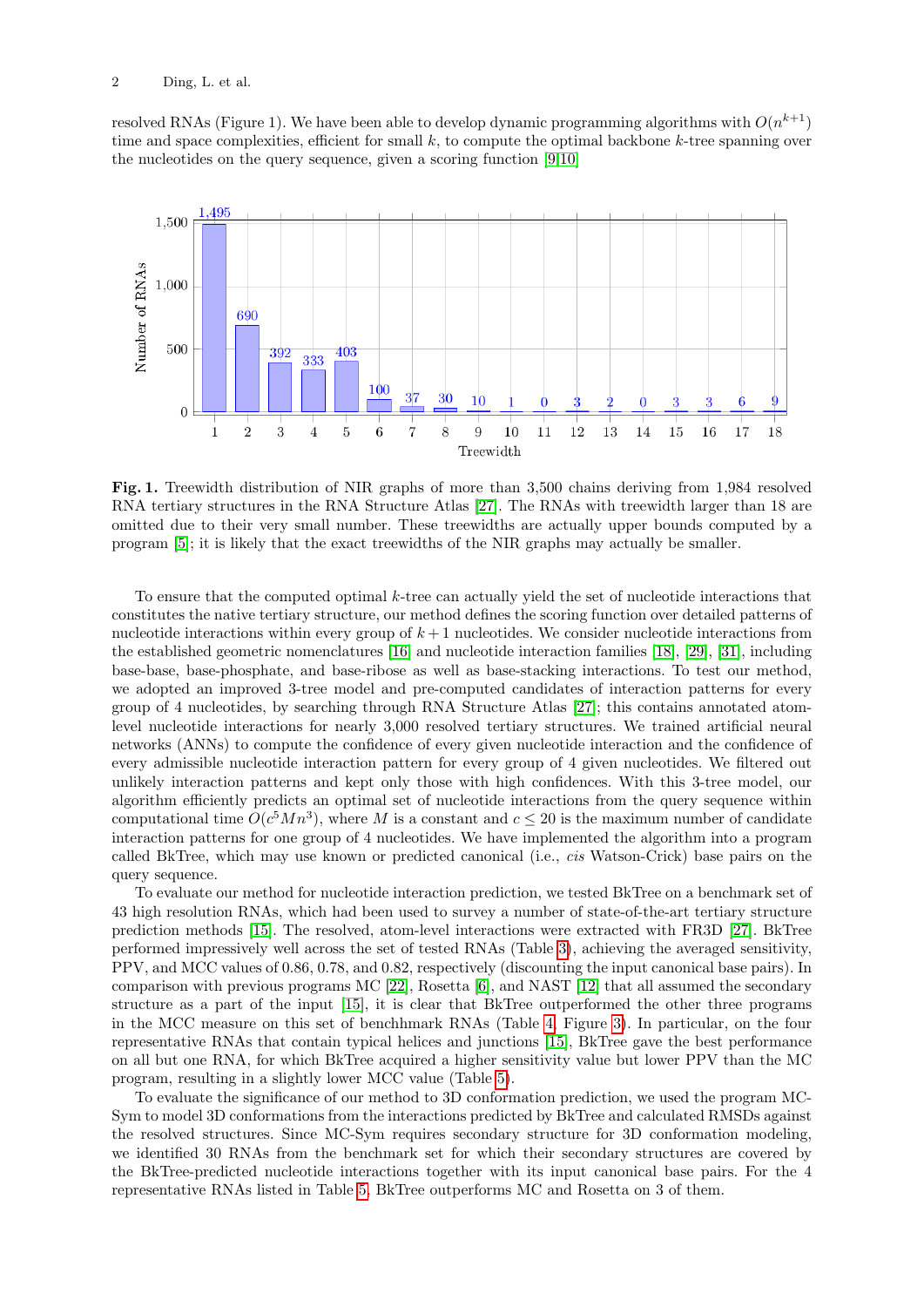# 2 Model and Methods

In this work, we consider all known types of nucleotide interactions of atomic-resolution [\[16\]](#page-11-8), [\[18\]](#page-11-9), [\[31\]](#page-11-11). In particular, with the base triangle model consisting of Watson-Crick (W), Hoogsteen (H), and sugar (S) edges, base-base interactions has been fully characterized into rich 12 geometric types and 18 interaction families [\[16\]](#page-11-8), [\[18\]](#page-11-9), according to involved edges, cis or trans, and parallel or anti-parallel, observed in crystal structures. For example the cWW family contains, in addition to the canonical (i.e., cis Watson-Crick) base pairs, many non-canonical base-base interactions through W edges. More recently, classifications of nucleotide interactions have been extended to base-backbone interactions. There are 10 families identified for base-phosphate interactions based on the position of the interacting hydrogen atom in the base [\[31\]](#page-11-11). Similarly, 9 additional families have been identified for base-ribose interactions [\[32\]](#page-11-12). A few base stacking interactions have also been classified. Table 1 summarizes these classes of nucleotide interactions, which also includes the backbone interaction between two neighboring nucleotides.

Table 1. Categories, types and families of RNA nucleotide interactions, mostly summarized from works [\[16\]](#page-11-8), [\[18\]](#page-11-9), [\[31,](#page-11-11)[32\]](#page-11-12). It also includes the phosphodiester interaction between two neighboring nucleotides.

<span id="page-2-0"></span>

| Categories                       | Types (Interaction Families)                                                                                | Number |
|----------------------------------|-------------------------------------------------------------------------------------------------------------|--------|
| Base pairs                       | $ cWW, tWW, cWH, tWH, cHW, tHW, cWS, tWS, cSW,$<br><sup>t</sup> tSW, cHH, tHH, cHS, tHS, cSH, tSH, cSS, tSS | 18     |
| Base-phosphates                  | 0BPh, 1BPh, 2BPh, 3BPh, 4BPh, 5BPh, 6BPh, 7BPh, 8BPh, 9BPh                                                  | 10     |
| Base-riboses                     | OBR, 1BR, 2BR, 3BR, 4BR, 5BR, 6BR, 7BR, 9BR                                                                 | 9      |
| Bases stackings                  | s35, s53, s33, s55                                                                                          |        |
| Backbone-backbone phosphodiester |                                                                                                             |        |

## 2.1 Backbone k-Tree Model

Let the query RNA sequence be  $S = S_1S_2, \ldots S_n$ , where  $S_i \in \{\text{A}, \text{C}, \text{G}, \text{U}\}\text{, for } 1 \leq i \leq n$ . We denote an interaction between the *i*th and *j*th nucleotides, where  $i < j$ , with triple  $\langle S_i^{(i)}, S_j^{(j)}, t \rangle$ , for some interaction type  $t$  shown in Table [1.](#page-2-0) Note that there are possibly two or more simultaneous interactions between the two nucleotides.

Given the native tertiary structure of the sequence  $S$ , we model the *nucleotide interaction relationships* (NIRs) within the tertiary structure with a graph  $G = (V, E)$ , where  $V = \{S_i^{(i)} : 1 \le i \le n\}$ , such that  $(S_i^{(i)}, S_j^{(j)})$  is an edge in E if and only if  $i \neq j$  and  $\langle S_i^{(i)}, S_j^{(j)}, t \rangle$  is an interaction for some t. We call G the NIR graph of the sequence with the given structure. Because every two consecutive nucleotides are connected with the phosphodiester bond, every NIR graph of n vertices contains all edges  $(S_i^{(i)}, S_{i+1}^{(i+1)}),$ for  $1 \leq i \leq n-1$ . These edges are called *backbone edges*.

In our recent investigation [\[9\]](#page-10-6), we constructed NIR graphs for all RNAs whose tertiary structures were known from RNA Structure Atlas [\[26\]](#page-11-5). We discovered that an overwhelming majority of these RNAs are of small treewidths (Figure [1\)](#page-1-0). Treewidth is a graph metric, which intuitively indicates how much a graph is tree-like. If a graph has treewidth bounded by  $k$ , any clique obtained by deleting vertices and edges and contracting edges of the graph can contain at most  $k + 1$  vertices [\[2\]](#page-10-9). Thus the distribution of treewidths suggest that NIRs in the RNA tertiary structures are in general not arbitrarily complex.

The concept of treewidth originated from the algorithmic graph theory. It is closely related to, and may be better explained with the notion of  $k$ -tree, which is central to this work.

<span id="page-2-1"></span>**Definition 1.** [\[24\]](#page-11-13) Let integer  $k \geq 1$ . The class of k-trees are graphs defined by the following inductive steps:

- 1. A k-tree of  $k + 1$  vertices is a clique of  $k + 1$  vertices;
- 2. A k-tree of n vertices, for  $n > k+1$ , is a graph consisting of a k-tree G of  $n-1$  vertices and a vertex v, which does not occur in G, such that v forms a  $(k + 1)$ -clique with some k-clique already in G.

Figure [2](#page-3-0) shows a 3-tree with seven vertices in (a) and illustrates it in (b) with a tree-topology that connects the four 4-cliques in the graph.

By [\[30\]](#page-11-14), for any  $k > 1$ , a graph is of treewidth  $\leq k$  if and only if it is a subgraph of a k-tree. Therefore, NIR graphs for an overwhelming majority of known RNA tertiary structures are constrained in topology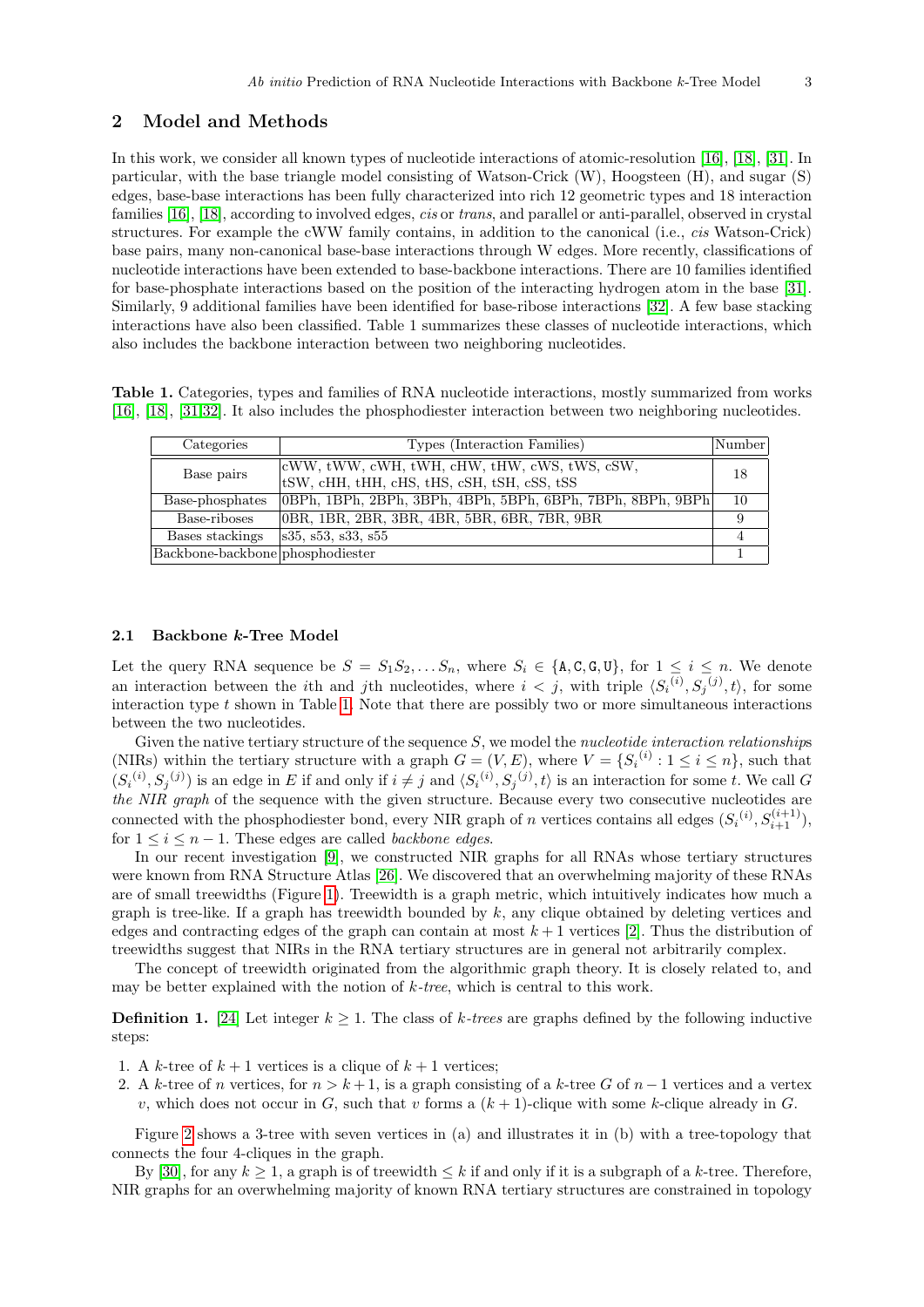

<span id="page-3-0"></span>Fig. 2. (a) 3-tree of 7 vertices by Definition [1,](#page-2-1) with the order of forming the four 4-cliques: with initial clique  $\{1, 2, 3, 6\}$  (black edges), vertex 5 and blue edges added, then vertex 7 and red edges added, and finally vertex 4 and green edges added. (b) Illustration of the graph of (a) with a tree-topology connecting the four 4-cliques. (c) A backbone 3-tree for sequence AUUGGCA, of the same topology as shown in (a); backbone edges are in bold.

by k-trees, for small values of k. Because technically, every graph of treewidth bounded by k can be augmented with additional edges into a  $k$ -tree, we adopt such  $k$ -trees as the model for NIRs of the RNA tertiary structure.

**Definition 2.** Let  $k > 1$  be an integer. The *backbone k-tree* for an RNA sequence is an augmented NIR graph of the sequence, which is a  $k$ -tree.

Figure 1(c) shows a backbone 3-tree for sequence AUUGGCA. Note that backbone k-trees differ from general k-trees in that a backbone k-tree has to the designated Hamiltonian path (consisting of all the backbone edges).

With the backbone k-tree model, in order to predict the set  $I$  of nucleotide interactions from the query sequence, we propose to identify a backbone k-tree  $G = (V, E)$  such that

$$
(S_i^{(i)}, S_j^{(j)}) \in E \text{ if and only if } \exists t \ \langle S_i^{(i)}, S_j^{(j)}, t \rangle \in I
$$

To ensure the identified  $G$  actually corresponds to the set of interactions that constitute the native structure of the query sequence, we need to quantify nucleotide interactions for combinatorial optimization of such a backbone  $k$ -tree  $G$ , as explained in the subsequent sections.

## 2.2 Quantification of Nucleotide Interactions

**Definition 3.** Let q be a  $(k + 1)$ -clique in a backbone k-tree of query sequence S. An interaction pattern (ip) for clique q is a set  $P_q$  of interactions for the nucleotides in q such that for every interaction  $\langle S_i^{(i)}, S_j^{(j)}, t \rangle$  in  $P_q$ , both nucleotides  $S_i^{(i)}$  and  $S_j^{(j)}$  are in clique q.

Given an ip  $P_q$  for clique q, we define the *induced subgraph by*  $P_p$ , denoted with  $B_{P_q} = (q, E_{B_{P_q}})$  to be a subgraph of q such that edge  $(S_i^{(i)}, S_j^{(j)}) \in E_{B_{P_q}}$  only if interaction  $\langle S_i^{(i)}, S_j^{(j)}, t \rangle \in P_q$  for some t.

**Definition 4.** Let q be a  $(k + 1)$ -clique in the in a backbone k-tree of query sequence S. The confidence of a given ip  $P_q$  for clique q is defined as

<span id="page-3-1"></span>
$$
f(q, P_q, S) = \sum_{\langle S_i^{(i)}, S_j^{(j)}, t \rangle \in P_q} c_{q, B_{P_q}, t}^{(i,j)} \tag{1}
$$

where  $c_{a,B}^{(i,j)}$  $\langle i,j\rangle_{q, B_{P_q},t}$  is the *confidence* of interaction  $\langle S_i^{(i)}, S_j^{(j)}, t \rangle$  given q and subgraph  $B_{P_q}$  induced by  $P_q$ .

In the Section [3,](#page-4-0) we will introduce artificial neural networks (ANNs) to compute confidence  $c_{a,B}^{(i,j)}$  $\tilde{q},\tilde{B}_{P_q},t\cdot$ 

For every clique q, with  $Q(q)$ , we denote the finite set of all ips for q. In the practical application, we may only include those ips in  $\mathcal{Q}(q)$  which have "high" confidences (e.g., above certain threshold). Let I be a set of interactions. By notation  $I|_q$ , we mean the maximal size subset of I that is an ip for q.

**Definition 5.** Let k be any fixed integer  $\geq 2$ . The *nucleotide interaction prediction* problem NIP(k) is, given an input query sequence S, to identify a backbone k-tree  $G^* = (V, E^*)$  as well as a set  $I^*$  of nucleotide interactions that constitutes the tertiary structure of  $S$ , such that every interaction  $\langle S_i^{(i)}, S_j^{(j)}, t \rangle \in I^*$  implies edge  $(S_i^{(i)}, S_j^{(j)}) \in E^*$  and

<span id="page-3-2"></span>
$$
(I^*, G^*) = \arg\max_{(I, G)} \{ \sum_{q \text{ in } G, I|_q \in \mathcal{Q}(q)} f(q, I|_q, S) \}
$$
 (2)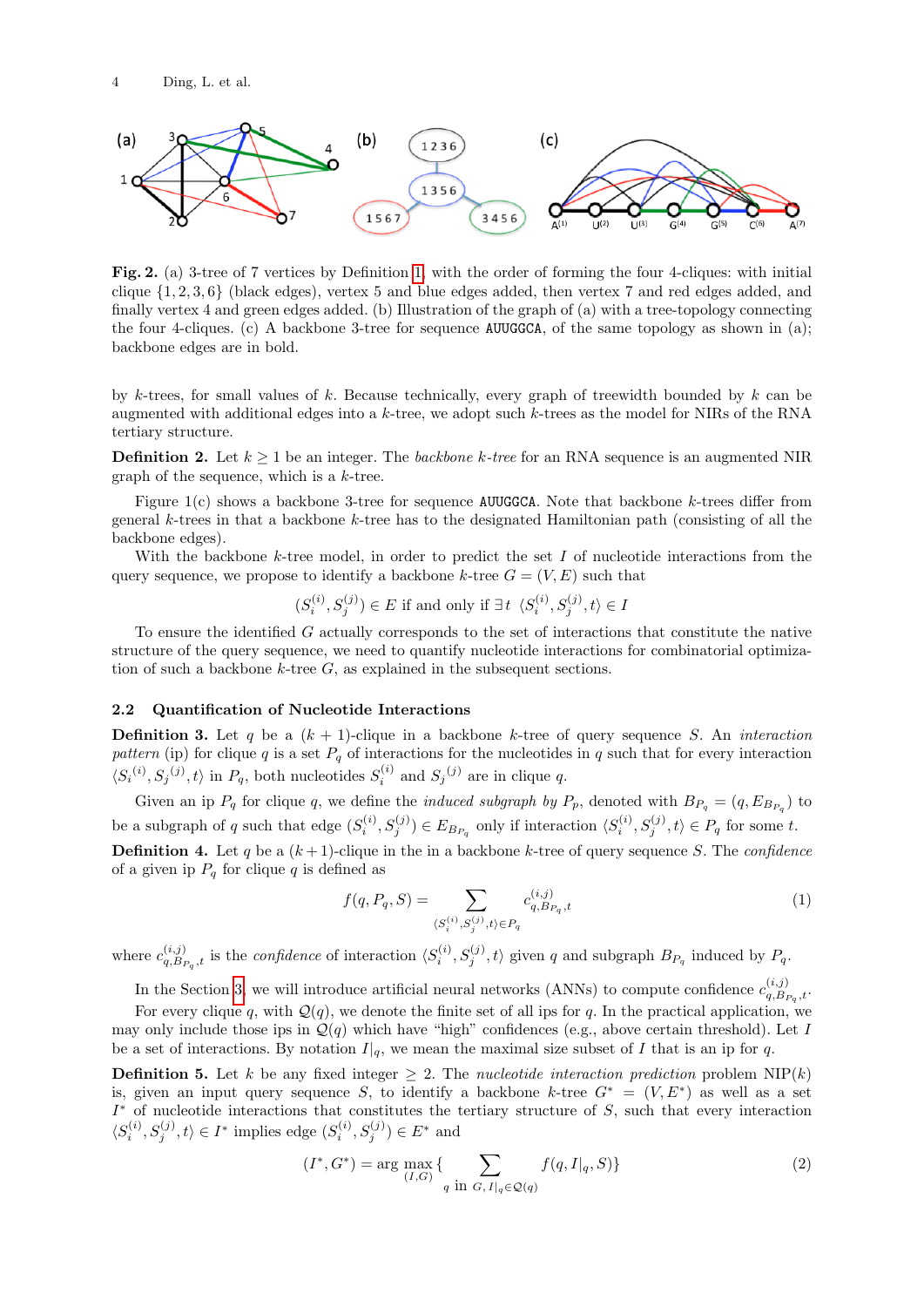## 2.3 Overview of the Method

Our method consists of three major components to solve the NIP(k) problem, for any fixed  $k \geq 2$ . The first component is data repositories including NIPDB and NIPCCTable. NIPDB is a database of all possible interaction patterns (ips) for every  $(k + 1)$ -clique, which was established by searching through the RNA Structure Atlas [\[27\]](#page-11-7). For every such clique, its ips in NIPDB are extracted and ranked when the query sequence is preprocessed. NIPCCTable is a matrix for compatibility between every pair of ips for two cliques that share all but one nucleotide. The compatibility is checked by the dynamic programming algorithm computing the  $NIP(k)$  problem.

The second component is a set of artificial neural networks (ANNs) to compute confidence for any given interaction type t between any two given nucleotides  $S_i^{(i)}$  and  $S_j^{(j)}$  on the query sequence. The computed confidences for interactions are then used to compute confidence of an ip for every  $(k + 1)$ -clique, as formulated in equation [\(1\)](#page-3-1). For every such clique q, all ips of q obtained from database NIPDB are ranked according to their confidence values. Often the number of ips with significant confidence values is small, e.g.,  $\leq 20$ ; ips of significant scores are included as ip candidates into the set  $\mathcal{Q}(q)$  for q. The detailed construction of the ANNs will be described in the next section.

The third component is a dynamic programming algorithm solving the  $NIP(k)$  problem, using the prepared data and preprocessing results from the first two components. From the input query sequence, the algorithm produces a backbone k-tree  $G^*$  as well as a set  $I^*$  of nucleotide interactions, maximizing the aggregate confidence value across all  $(k + 1)$ -cliques in  $G^*$  (see equations [\(2\)](#page-3-2) and [\(1\)](#page-3-1)). The relationship between  $G^*$  and  $I^*$  is that, for every  $(k + 1)$ -clique q in the k-tree  $G^*$ , there is a maximal subset of nucleotide interactions  $I|_q \subseteq I^*$  being an ip for q, such that  $I^* = \bigcup_{q \in \Pi} G^* I^*|_q$ . The next section describes the details of the dynamic programming algorithm.

## <span id="page-4-0"></span>3 Algorithms

## 3.1 ANNs for Computing Interaction Confidence

Let the query sequence  $S = S_1S_2 \ldots S_n$  of n nucleotides, where  $S_i \in \{\text{A}, \text{C}, \text{G}, \text{U}\}\$ , for  $1 \leq i \leq n$ . Technically we considered all  $(k+1)$ -cliques formed by  $k+1$  vertices  $\{S_{h_0}^{(h_0)}\}$  $S_{h_0}^{(h_0)}, S_{h_1}^{(h_1)}, \ldots, S_{h_k}^{(h_k)}\},$  where  $1 \leq h_0 < h_1 <$  $\ldots < h_k \leq n$ . Let  $q = (V, E)$  be such a clique and  $B_q = (V, E_{B_q})$ , where  $E_{B_q} \subseteq E$ , be any subgraph of q. For every edge  $(S_i^{(i)}, S_j^{(j)}) \in E_{B_q}$  and every possible interaction  $\langle S_i^{(i)}, S_j^{(j)}, t \rangle$  of type t, we constructed an ANN  $\mathcal{N}_{q,B_q,t}^{(i,j)}$  to calculate *confidence*  $c_{q,B_q,t}^{(i,j)}$  that interaction  $\langle S_i^{(i)}, S_j^{(j)}, t \rangle$  occurs in the subgraph  $B_q$ of clique q.

Each ANN  $\mathcal{N}_{q,B_q,t}^{(i,j)}$  consists of an input layer, a hidden layer, and an output layer. The output layer is a single unit depicting a confidence value for interaction  $\langle S_i^{(i)}, S_j^{(j)}, t \rangle$ . The input layer consists of input units representing the selected global and local features shown in Table [2.](#page-5-0) The features included the sequence length and the distance between the involved nucleotides as well as neighboring nucleotide types. In addition, we included the information of *assumed* canonical base pairs<sup>[1](#page-4-1)</sup> within the query sequence. The complete list of features selected for the trainings are given in the Table [2.](#page-5-0)

We adopted conventional methods to construct and train the ANNs [\[21\]](#page-11-15), typically the technique of back-propagation with gradient descent, using a fixed-size network. This is based on the calculation of the error by taking the first derivatives of half the Euclidean distance between the output and target and back-propagating it towards the input layer, over the whole training set. Each weight is then updated according to the error contribution of each unit, the error of each output unit and a learning rate. The logistic sigmoid was used as the activation functions for each unit. The updating is repeated until the training error converges to a minimum or the cross-validation error starts to rise, due to over-fitting. The learning rate 0.03 was the value that yielded the best results for a subset of 895 RNAs from RNA Structure Atlas.

The trained ANNs can be applied to compute confidence for interaction patterns. In particular, given a  $(k + 1)$ -clique  $q = \{S_{h_1}^{(h_1)}\}$  $\{b_{h_1}, b_{h_2}, \ldots, b_{h_{k+1}}^{(h_1)}, b_{h_{k+1}}^{(h_2)}, \ldots, b_{h+1}^{(h_k)}\}$ ,  $1 \leq h_1 < \ldots < h_{k+1} \leq n$ , let  $P_q$  be an ip for q and let  $B_{P_q}$  be the underlying graph for  $P_q$ , which is a subgraph of clique q. Then the trained ANN  $\mathcal{N}_{q,B_f}^{(i,j)}$  $q, B_{P_q}, t$  can be applied on each edge  $(S_i^{(i)}, S_j^{(j)}) \in E_{B_{P_q}}$  and each type t to compute the confidence score  $c_{q, B_l}^{(i,j)}$  $\zeta_{q,B_{P_q},t}^{(i,j)}$  for interaction  $\langle S_i^{(i)}, S_j^{(j)}, t \rangle$ . The confidence  $f(q, P_q, S)$  of  $P_q$  for q is computed with the equation [\(1\)](#page-3-1).

<span id="page-4-1"></span> $1$  These are known or predicted Watson-Crick and wobble base pairs. Note that they do not necessarily constitute all information about the secondary structure.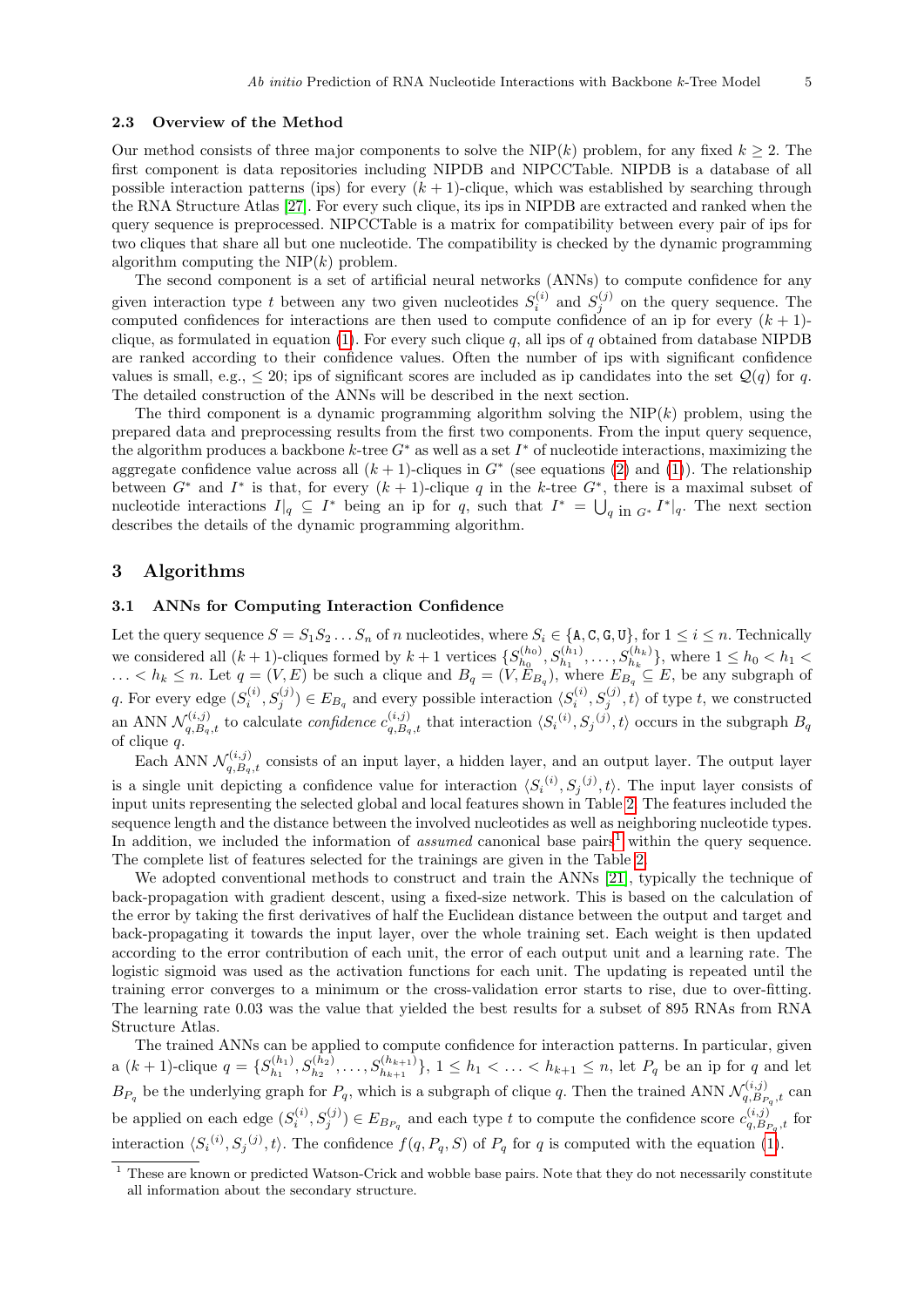<span id="page-5-0"></span>**Table 2.** Features selected from a given  $(k + 1)$ -clique q and given subgraph  $B<sub>q</sub>$  of q for training ANN  $\mathcal{N}^{(i,j)}_{a\;B\;r}$  $Q_{q,B_{P_q},t}^{(i,j)}$ . CBP is an abbreviation for canonical base pair. A *Component* (Cp) is defined as the maximal subsequence consisting of two or more nucleotides each involved in a CBP.

| Feature                                           | Value        | Comments                                                                           |  |  |  |  |  |  |
|---------------------------------------------------|--------------|------------------------------------------------------------------------------------|--|--|--|--|--|--|
| Seq. length                                       | An integer   | Length of a training sequence containing $q$ .                                     |  |  |  |  |  |  |
| Distances                                         | $k$ integers | Distances between every two nucleotides in the sequential order in $q$ .           |  |  |  |  |  |  |
|                                                   |              | Number (one of $\{0, 1, 2, 3, -1\}$ ) of Cps on the subsequence between            |  |  |  |  |  |  |
| Number of Cps                                     | $k$ integers | every two nucleotides in the sequential order. 3 means there are at                |  |  |  |  |  |  |
|                                                   |              | least $3 \text{ Cps}$ ; $-1$ means the two nucleotides are neighboring nucleotides |  |  |  |  |  |  |
|                                                   |              | on the sequence.                                                                   |  |  |  |  |  |  |
|                                                   |              | One 4-mer (of letter $A$ , $C$ , $G$ , $U$ ) for every nucleotide in q, where the  |  |  |  |  |  |  |
| Neighbor nts.                                     | $k+1$ 4-mers | first two letters and the last two letter of the 4-mer indicate the two nts        |  |  |  |  |  |  |
|                                                   |              | to the left and to the right of the nucleotide, respectively, and letter N         |  |  |  |  |  |  |
|                                                   |              | is used when there is no neighbor.                                                 |  |  |  |  |  |  |
|                                                   |              | One 4-mer (of binary bits) for every nucleotide in $q$ , where the first two       |  |  |  |  |  |  |
| Neighbor CBPs                                     | $k+1$ 4-mers | bits and the last two bits of the 4-mer indicate the two nts to the left           |  |  |  |  |  |  |
|                                                   |              | and to the right of the nucleotide are involved in CBPs, respectively,             |  |  |  |  |  |  |
|                                                   |              | and letter N is used when there is no neighbor.                                    |  |  |  |  |  |  |
| Edge properties up to $\frac{k(k+1)}{2}$ integers |              | For every edge in the subgraph $B_q$ of q, value 0 indicates both nts              |  |  |  |  |  |  |
|                                                   |              | are involved in a CBP; $-1$ (resp. $+1$ ) indicates exclusively left (resp.        |  |  |  |  |  |  |
|                                                   |              | right) nt is involved in a CBP; 2 indicates either is near a CBP; and -2           |  |  |  |  |  |  |
|                                                   |              | indicates both are far away (distant beyond 3 nts) from a CBP.                     |  |  |  |  |  |  |

Then for q, all the ips  $P_q$ 's are ranked according to their confidences  $f(q, P_q, S)$ , and only significant top m ips are included in the candidate set  $\mathcal{Q}(q)$ . We have chosen  $m \leq 20$  in the performance evaluations as our experiments results had showed that a larger  $m$  could not help to improve the results.

## 3.2 Algorithm for  $NIP(k)$  problem

Roughly speaking, the algorithm for  $NIP(k)$  problem considers every  $(k+1)$ -clique, from which recursive creations of more cliques are all examined. For every newly created clique q, all ips from  $\mathcal{Q}(q)$  are considered but eventually exactly one of them is chosen for  $q$ . The algorithm follows the basic process of creating k-tree given in Definition 1. However, because the identified  $k$ -tree is a backbone  $k$ -tree that contains all backbone edges, the process is not straightforward. We need the following notations for an introduction to the algorithmic idea. By *interval* [*i..j*], for  $i \leq j$ , we mean the set of consecutive integers between i and j, inclusive. Two intervals [i..j] and [h..l] are non-overlapping if either  $j \leq h$  or  $l \leq i$ . Formally, let the query sequence be  $S = S_1 S_2 \ldots S_n$  and q be a clique formed by  $k+1$  vertices  $\{S_{h_1}^{(h_1)}\}$  $\{b_{h_1},b_{h_2},\ldots,b_{h_{k+1}}^{(h_1)},b_{h_2},\ldots,b_{h_{k+1}}^{(h_{k+1})}\}$ , where  $1 = h_0 \leq h_1 < h_2 < \ldots < h_{k+1} \leq n = h_{k+2}$ . Let A be a set of non-overlapping intervals and  $P_q \in \mathcal{Q}(q)$  be an ip for clique q.

We define function  $M(q, A, P_q, S)$  to be the maximum confidence of a k-tree constructed beginning from clique q, which includes all backbone edge  $(S_i^{(i)}, S_{i+1}^{(i+1)})$  for integers i and  $i+1$  both contained in the same interval in A. Then we obtain the following recurrence:

<span id="page-5-1"></span>
$$
M(q, A, P_q, S) = \max_{\substack{S_x^{(x)} \in q, S_y^{(y)} \notin q, y \in [i..j] \in A, p = q|_y^x}} \{ \max_{\substack{P_p \in \mathcal{Q}(p), \mathcal{R}(B, C), \mathcal{P}(P_q, P_p)}} \{ M(p, B, P_p, S) + M(q, C, P_q, S) + f(q, P_q, S) \} \}
$$
(3)

where abbreviations  $q|_y^x = q \cup \{S_y^{(y)}\} \setminus \{S_x^{(x)}\}, \mathcal{P}(P_p, P_q)$  asserts that the chosen ip  $P_p$  be compatible with  $P_q$ , and  $\mathcal{R}(B, C)$  represents the choices of two sets of intervals, B and C, which satisfy constraints

- (a)  $\{[i..y], [y..j]\} \subseteq B$ ,  $\{[w..x], [x..z]\} \subseteq C$ , for applicable w and z; and
- (b)  $B \cup C = A \cup \{ [i..y], [y..j] \} \setminus \{ [i..j] \}, \text{ and } B \cap C = \emptyset.$

Recurrence  $(3)$  gives an iterative process to produce a backbone k-tree. The intuitive idea is to create a new clique p from q by introducing a new nucleotide vertex  $S_y^{(y)}$  to the partially constructed k-tree. This results in possibly two or more sub-k-trees, one starting from  $p$  and the others from  $q$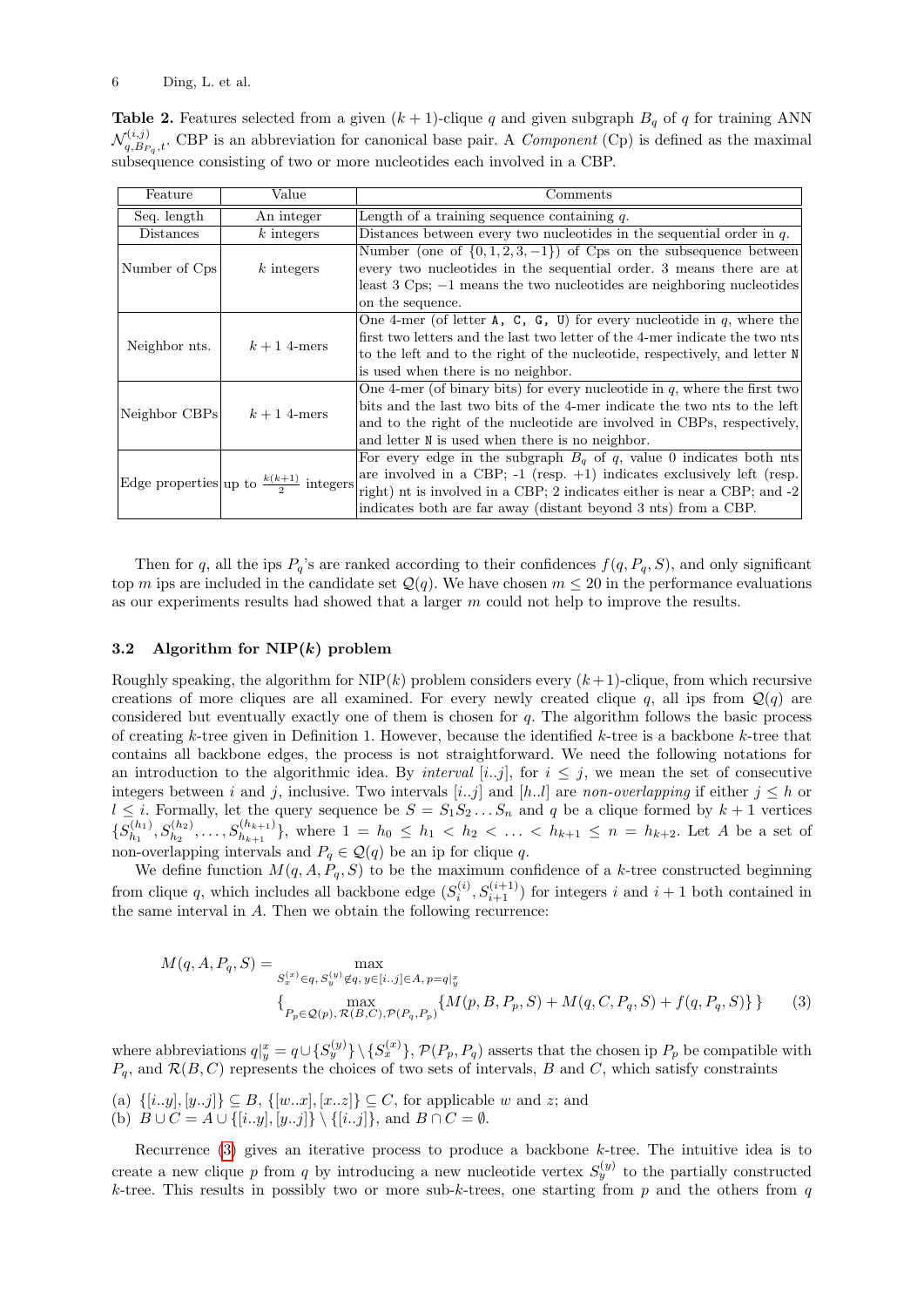(but not including  $S_y^{(y)}$ ). Since the two or more sub-k-trees will never join together again, interval sets are used to ensure backbone edges will be properly created. Essentially, the constructed  $k$ -tree corresponding to the value of function  $M(q, A, P_q, S)$  contains only those backbone edges that connect the nucleotides of indexes specified in the intervals in A. In particular, starting from clique q of  $k + 1$ vertices  $\{S_{h_1}^{(h_1)}\}$  $S_{h_1}^{(h_1)}, S_{h_2}^{(h_2)}, \ldots, S_{h_{k+1}}^{(h_{k+1})}$ , to compute an backbone k-tree that contains all the backbone edges, we need to set  $A = \{[h_i \dots h_{i+1}] : 0 \le i \le k+1\}$ , where  $h_0 = 1$  and  $h_{k+2} = n$ .

The confidence score of the produced k-tree is computed as the sum of confidence scores of ips chosen for all involved  $(k+1)$ -cliques. The chosen ips need to be compatible across the cliques when they share nucleotide interactions or even just nucleotides. This is ensured by the assertion  $\mathcal{P}(P_q, P_p)$ , which checks (1)  $P_q$  and  $P_p$  have the same set of interactions on the edges shared by cliques q and p by looking up table NIPCCTable; and (2) any pattern of interactions between a single nucleotide and multiple others has to exist in the structure database.

To complete the recurrence, we need the following base case:

$$
M(q, A, P_q, S) = 0 \quad \text{if } A = \emptyset
$$

To identify the desired backbone k-tree  $G^*$ , we maximize  $M(q, A, P_q, S)$  over all starting clique q and all ip  $P_q \in \mathcal{Q}(q)$ . The associated set  $I^*$  of nucleotides is just the union of the chosen ips for all  $(k+1)$ -cliques in  $G^*$ .

Recurrence [\(3\)](#page-5-1) naturally offers a dynamic programming solution. Function  $M(q, P_q, A, S)$  can be computed by establishing a table with dimensions for  $q, P<sub>q</sub>$ , and A. With the base cases, the table is computed bottom-up, from  $A = \emptyset$ , using the recurrence [\(3\)](#page-5-1).

## 3.3 Improved Algorithms

Simply implementing the above outlined algorithm would require  $O(n^{k+1})$  memory space and  $O(n^{k+2})$ computation time for every fixed value of k. Following the same idea but creating  $(k + 1)$ -cliques from k-cliques instead leads to an improved dynamic programming algorithm to solve the NIP $(k)$  problem, with a little more sophisticated steps to navigate through k-cliques. The improved algorithm uses  $O(n^k)$ amount of memory space and  $O(n^{k+1})$  amount of time for every fixed value of k [\[9,](#page-10-6)[10\]](#page-10-7).

The efficiency can be further improved by demanding that every  $(k + 1)$ -clique in backbone k-trees contains two consecutive nucleotides  $S_i^{(i)}$  and  $S_{i+1}^{(i+1)}$  for some i. That is, every interaction pattern for a  $(k+1)$ -clique always contains at least one backbone edge. This allows a further reduction of computation time to  $O(n^k)$ . Testing on the case  $k = 3$  has shown that the constrained backbone 3-tree model maintains the similar capability to account for sophisticated nucleotide interactions as the "standard" backbone 3 tree model. In addition the constraint may enforce the construction of the 3-tree to follow backbone edges, providing more controls on the 3-tree construction. Finally, the constraint also significantly reduced the number of cases that the ANNs need to consider in their construction.

#### 3.4 Implementation

The NIPDB database construction was implemented by Python, where Prody package [\[3\]](#page-10-10) was adopted to search RNA Structure Atlas. Afterward, NIPCCTable, the matrix for ip consistence and compatibility was developed using Python. Training and building of ANNs were realized with WEKA package [\[19\]](#page-11-16). Finally, confidences of ips admissible for every clique  $(k + 1)$ -clique in the query sequence was computed by programs in Python.

We implemented in C++ the dynamic programming algorithm into a program called BkTree. We ran the evaluation tests on a Red Hat 4.8.2-7 server with 4 Intel Quad core X5550 Xeon Processors, 2.66GHz 8M Cache and 70GB Memory.

## 4 Performance Evaluation

## 4.1 Test Data

We implemented our method in the program BkTree. We evaluated our method through testing BkTree on a list of 43 RNAs of high resolution structure data, which had been used as a benchmark set to evaluate a number of state-of-the-art tertiary structure prediction methods in the survey [\[15\]](#page-11-0). 18 of the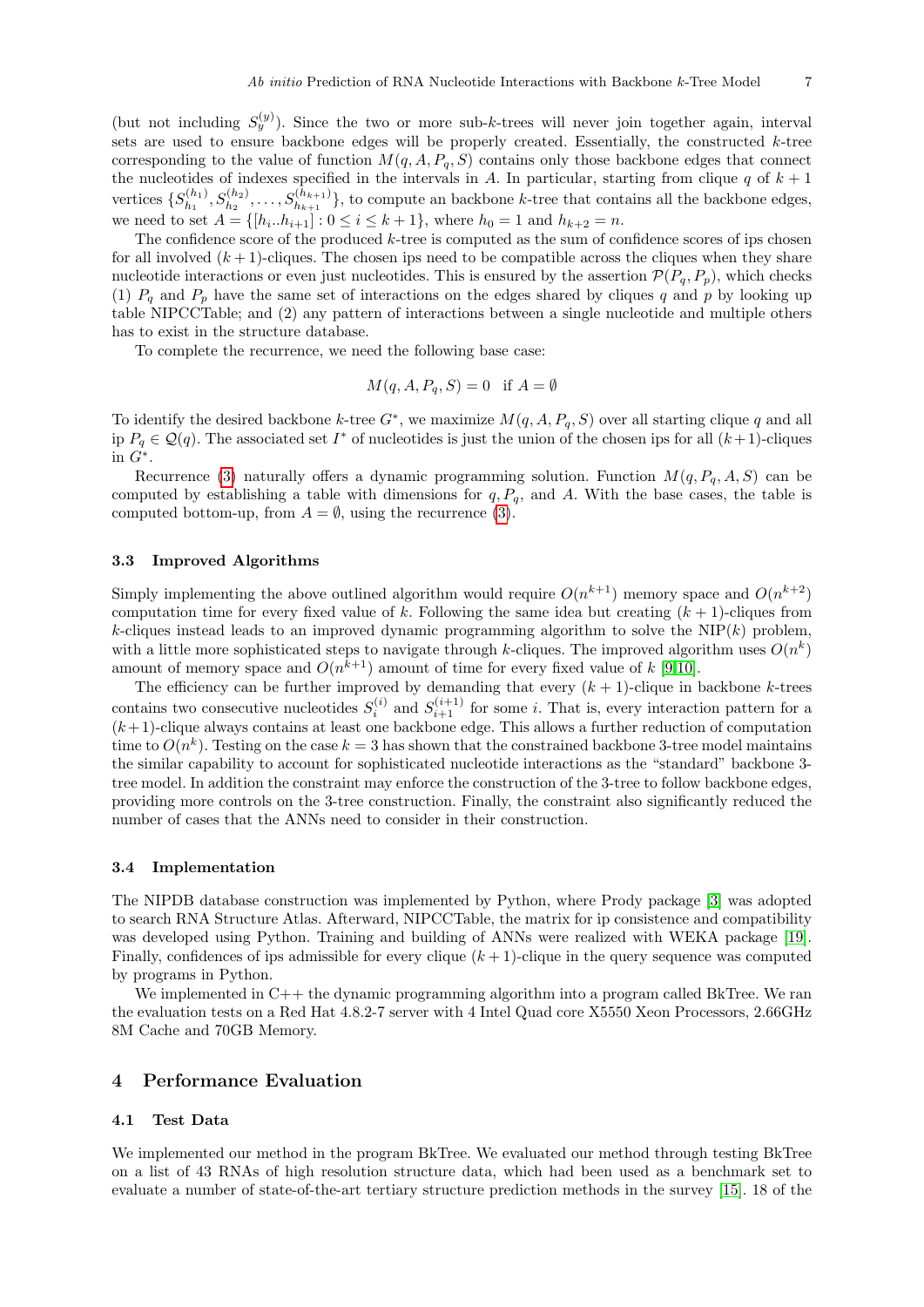<span id="page-7-0"></span>Table 3. Nucleotide interaction prediction results by BkTree on the benchmark set used in the survey [\[15\]](#page-11-0). The number of canonical base pairs (CPBs) and number of non-canonical interactions (NCIs) are listed. The sensitivity (STY), PPV and MCC were calculated, excluding the canonical bases pairs used as a part of the input. The data of the 7 RNAs not used for training ANNs are displayed with the bold font.

|                          |                  | PDB ID Length $\#$ CBPs $\#$ NCIs STY PPV |                  |                 |                 | MCC | Structure complexity                             |  |  |  |
|--------------------------|------------------|-------------------------------------------|------------------|-----------------|-----------------|-----|--------------------------------------------------|--|--|--|
| 2F8K                     | 16               | 6                                         | 14               | 85              | 85              |     | $0.8571$ Hairpin                                 |  |  |  |
| 2AB4                     | 20               | 6                                         | 20               | 100             | 90              |     | $0.9534$ Hairpin                                 |  |  |  |
| 361D                     | 20               | 5                                         | $\overline{17}$  | 70              | 57              |     | $0.6351$ Hairpin                                 |  |  |  |
| 2ANN                     | 23               | 3                                         | 24               | 75              | 66              |     | $0.7071$ Hairpin                                 |  |  |  |
| 1RLG                     | $\overline{25}$  | $\overline{5}$                            | 22               | 95              | 63              |     | $0.7793$ Hairpin, internal loop                  |  |  |  |
| 2QUX                     | 25               | 9                                         | 22               | $\overline{90}$ | 71              |     | $0.8058$ Hairpin                                 |  |  |  |
| 387D                     | $\overline{26}$  | $\overline{4}$                            | 23               | 86              | 68              |     | $0.7744$ Hairpin                                 |  |  |  |
| $1$ MSY                  | 27               | $\overline{6}$                            | $\overline{39}$  | 97              | 92              |     | $0.9502$ Hairpin                                 |  |  |  |
| 1L2X                     | $\overline{28}$  | $\overline{8}$                            | $\overline{34}$  | $\overline{88}$ | 88              |     | $0.8823$ Pseudoknot                              |  |  |  |
| 2AP5                     | $\overline{28}$  | $\overline{8}$                            | $\overline{29}$  | $\overline{82}$ | 66              |     | $0.7427$ Pseudoknot                              |  |  |  |
| 1JID                     | 29               | $\overline{8}$                            | 31               | 93              | 72              |     | 0.8235 Hairpin, internal loop                    |  |  |  |
| 100A                     | $\overline{29}$  | $\overline{8}$                            | $\overline{29}$  | 93              | $\overline{72}$ |     | $0.8242$ Hairpin, internal loop                  |  |  |  |
| $\overline{430D}$        | $\overline{29}$  | $\overline{6}$                            | $\overline{37}$  | 94              | $\overline{77}$ |     | $0.8577$ Hairpin, internal loop                  |  |  |  |
| 3SNP                     | 30               | 12                                        | 31               | 93              | 85              |     | $0.8932$ Hairpin, internal loop                  |  |  |  |
| 2OZB                     | $\overline{33}$  | $\overline{10}$                           | $\overline{33}$  | $\overline{93}$ | 79              |     | 0.8641 Hairpin, internal loop                    |  |  |  |
| $1$ MJI                  | $\overline{34}$  | 10                                        | 44               | $\overline{84}$ | 84              |     | $0.8409$ Hairpin, internal loop                  |  |  |  |
| 1ET4                     | $\overline{35}$  | $\overline{8}$                            | $\overline{40}$  | 67              | 84              |     | $0.7546$ Pseudoknot                              |  |  |  |
| 2HW8                     | 36               | $\overline{12}$                           | 44               | 93              | 80              |     | $0.8655$ Hairpin, internal loop                  |  |  |  |
| 1I6U                     | $\overline{37}$  | $\overline{15}$                           | 47               | 91              | 89              |     | $0.9053$ Hairpin, internal loop                  |  |  |  |
| 1FIT                     | $\overline{38}$  | $\overline{10}$                           | $\overline{38}$  | $\overline{81}$ | 63              |     | $0.7184$ Hairpin, internal loop                  |  |  |  |
| 1ZHO                     | 38               | 13                                        | 46               | 95              | 83              |     | 0.8911 Hairpin, internal loop                    |  |  |  |
| 1S <sub>03</sub>         | 47               | $\overline{18}$                           | $\overline{53}$  | 88              | 79              |     | $0.8404$ Hairpin, internal loop                  |  |  |  |
| 1XJR                     | 47               | $\overline{15}$                           | $\overline{55}$  | $\overline{83}$ | 80              |     | $0.8215$ Hairpin, internal loop                  |  |  |  |
| 1 <sub>0</sub>           | 49               | 17                                        | 50               | 94              | 65              |     | $0.7833$ Hairpin, internal loop                  |  |  |  |
| 2PXB                     | 49               | $\overline{16}$                           | $\overline{66}$  | 98              | 94              |     | $0.9632$ Hairpin, internal loop                  |  |  |  |
| 2FK6                     | $\overline{53}$  | $\overline{20}$                           | $\overline{58}$  | $\overline{77}$ | 70              |     | 0.7385 Pseudoknot, 3-way junction                |  |  |  |
| 3E5C                     | $\overline{53}$  | 21                                        | 65               | 84              | $\overline{73}$ |     | 0.7877 3-way junction (riboswitch)               |  |  |  |
| 1MZP                     | 55               | $\overline{17}$                           | 73               | 64              | 73              |     | $0.6876$ Hairpin internal                        |  |  |  |
| 1DK1                     | $\overline{57}$  | $\overline{24}$                           | 65               | 100             | 89              |     | $0.9436$ 3-way junction                          |  |  |  |
| 1MMS                     | $\overline{58}$  | $\overline{20}$                           | $\overline{86}$  | $\overline{74}$ | $\overline{82}$ |     | $0.7814$ 3-way junction                          |  |  |  |
| 3EGZ                     | 65               | $\overline{23}$                           | 72               | 70              | 66              |     | $0.6849$ 3-way junction (riboswitch)             |  |  |  |
| 2QUS                     | 69               | 26                                        | $\overline{81}$  | $\overline{75}$ | 76              |     | $0.7577$ Pseudoknot, 3-way junction              |  |  |  |
| 1KXK                     | $\overline{70}$  | $\overline{28}$                           | $\overline{87}$  | 96              | 92              |     | $0.9440$ Hairpin, internal loop                  |  |  |  |
| 2DU3                     | 71               | $\overline{27}$                           | 75               | 78              | 70              |     | $0.7433$ 4-way junction (tRNA)                   |  |  |  |
| 20IU                     | $\overline{71}$  | 29                                        | $\overline{84}$  | 90              | 83              |     | $0.8692$ <sup>3</sup> -way junction (riboswitch) |  |  |  |
| 1SJ4                     | $\overline{73}$  | 19                                        | $\overline{83}$  | $\overline{78}$ | 81              |     | 0.7976 Pseudoknot, 4-way junction                |  |  |  |
| 1P5O                     | $\overline{77}$  | 29                                        | $\overline{86}$  | $\overline{97}$ | $\overline{77}$ |     | $0.8716$ Hairpin, internal loop                  |  |  |  |
| 3D2G                     | $\overline{77}$  | $\overline{28}$                           | 103              | 80              | 88              |     | 0.8435 3-way junction (riboswitch)               |  |  |  |
| 2HOJ                     | 79               | $\overline{27}$                           | $\overline{100}$ | 87              | 84              |     | $0.8572$ 3-way junction (riboswitch)             |  |  |  |
| $\overline{\text{2GDI}}$ | $\overline{80}$  | $\overline{32}$                           | $\overline{100}$ | 84              | 80              |     | $0.8197$ <sup>3</sup> -way junction (riboswitch) |  |  |  |
| 2GIS                     | 94               | 36                                        | 125              | 87              | 82              |     | 0.8485 Pseudoknot, 4-way junction (riboswitch)   |  |  |  |
| 1LNG                     | $\overline{97}$  | $\overline{38}$                           | $\overline{124}$ | $\overline{85}$ | 79              |     | $0.8254$ 3-way junction (SRP)                    |  |  |  |
| 1 <sub>1</sub> MPQ       | $\overline{128}$ | $\overline{49}$                           | 164              | 81              | $\overline{76}$ |     | $0.7895$ <sup>3</sup> -way junction (SRP)        |  |  |  |

RNA sequences are of length  $>$  50. In developing the ANNs for computing interaction confidences, 7 of these RNAs were not included in the training data.

Given the recent progress made in RNA secondary structure prediction [\[15\]](#page-11-0), [\[26\]](#page-11-5), we believe that canonical base pairs may be routinely predicted with a fair accuracy. Therefore, we have allowed the program BkTree to accept known or predicted canonical base pairs along with the query sequence as input. Note that the knowledge of canonical base pairs does not necessarily imply the whole secondary structure, which is often a part of input to most of the existing RNA 3D prediction methods. In our test, we extracted canonical base pairs of a RNA from FR3D analyzed interactions [\[27\]](#page-11-7).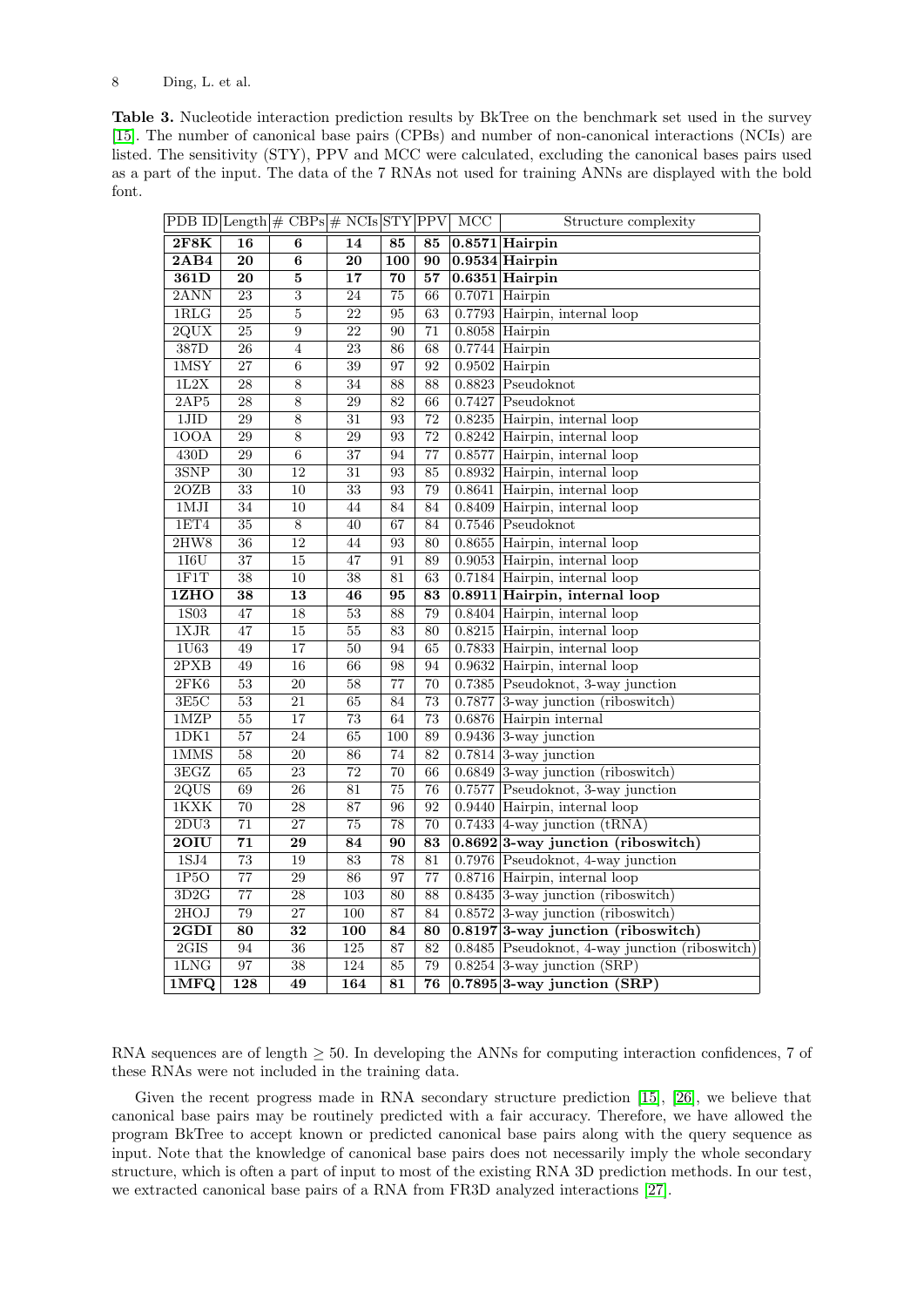## 4.2 Overall Performance

We evaluated the quality of the predicted nucleotide interactions by the sensitivity (STY) and positive predictive value (PPV) against the FR3D-analyzed interactions [\[27\]](#page-11-7). In order to take into account the effects of both true positive and false positive rates in one measure, the Matthews correlation coefficient effects of both true positive and false positive rates in one measure, the (MCC), defined in [\[15\]](#page-11-0) as MCC :=  $\sqrt{PPV} \times STY$ , was also calculated.

Table [3](#page-7-0) summarizes the overall performance of BkTree on the benchmark set. On a large majority of RNAs, the sensitivity is decently high. Note that the STY and PPV calculations excluded the canonical base pairs.The sensitivity result indicates that our method has a high accuracy in identifying noncanonical interactions that may be crucial to tertiary structures. This is true even for those longer RNAs. We further note that for the 7 RNAs that were not included in the training data, BkTree also performed extremely well.

## 4.3 Performance Comparison with Other Methods

We compared our program BkTree with the programs MC, Rosetta, and NAST on the capability to predict nucleotide interactions. These other methods had been surveyed and evaluated in [\[15\]](#page-11-0) based on their ability to identify both base pairing and base stacking interactions. We removed base-phosphate and base-ribose interactions from our prediction results. We incorporated the canonical base pairs into our results because these other methods include all interactions from the input secondary structure.

Figure [3](#page-8-0) shows the MCC curves for MC, Rosetta, NAST, and BkTree on the benchmark set of RNAs. Data of RNAs failed by a program were not included in the calculation. We note that for every RNA, these other programs produced more than one conformation so the results were averaged for these comparisons. The figure demonstrates that BkTree overall outperformed the other three programs in predicting non-canonical base pairing and base stacking interactions.



<span id="page-8-0"></span>Fig. 3. Comparison of the MCC generated by MC, NAST, Rosetta and BkTree. The MCC of the 43 RNAs are calculated by including canonical base pairs in the results and sorted by their lengths. The plot was derived by merging the results obtained by BkTree and the data computed in the survey [\[14,](#page-11-17)[15\]](#page-11-0). In that survey, the tertiary structure predictions with the other 3 methods were based on resolved secondary structures and the secondary structures were included in the calculations. Therefore, the canonical base pairs were also been added to the perdiction results by BkTree.

Table [4](#page-9-0) gives comparisons on average performance between the four methods. In general, Bktree produced much better average results than Rosetta and NAST, and comparable average results with MC, for which BkTree shows better average STY value than MC, whereas MC gives better average PPV. On MCC values, BkTree had an edge over MC. On RNAs of length  $\geq 50$ , BkTree maintained almost the same average MCC as it did on the whole set.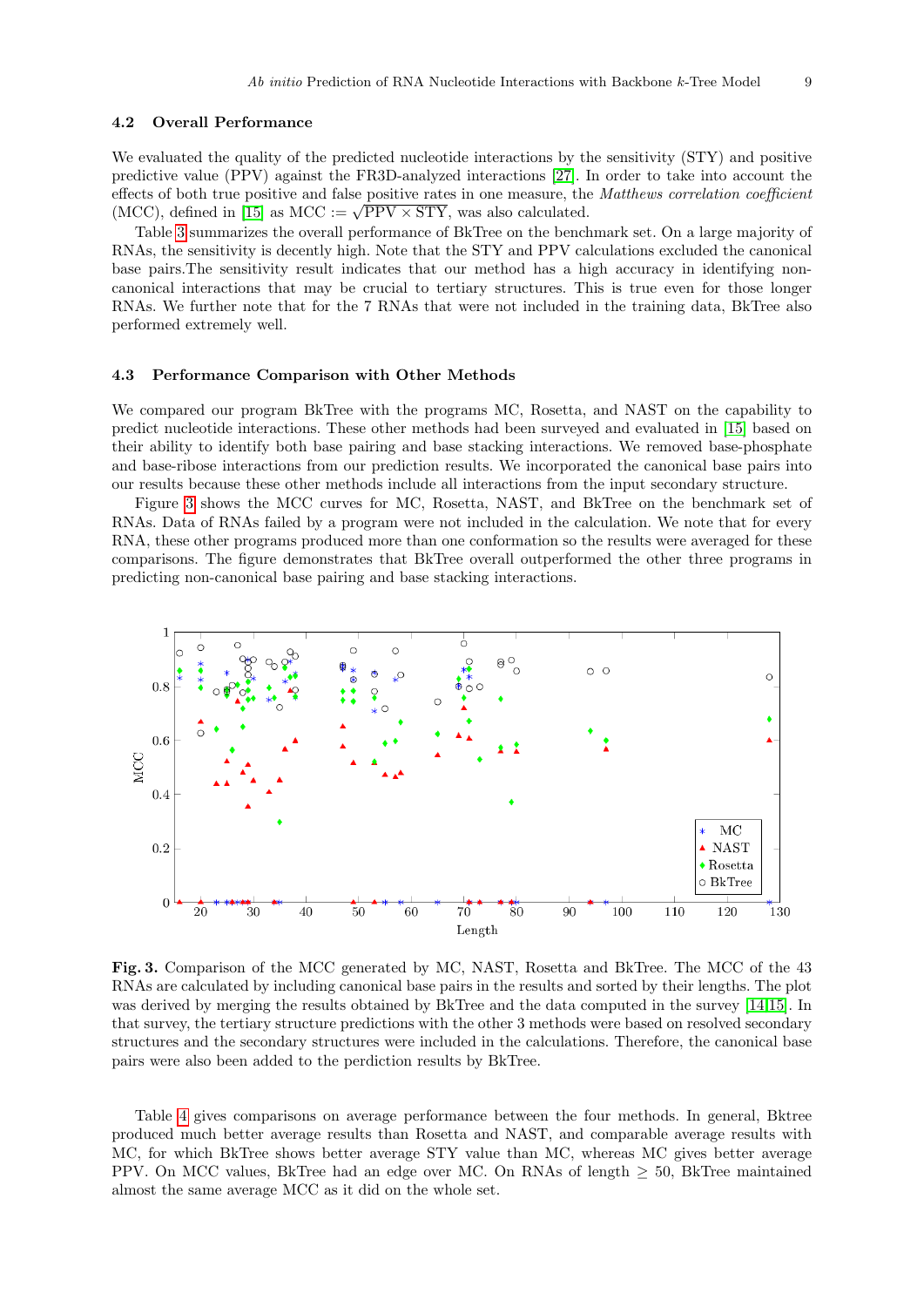|          |                | All RNAs |                                   | RNAs of length $>50$                                |  |  |                    |  |  |  |
|----------|----------------|----------|-----------------------------------|-----------------------------------------------------|--|--|--------------------|--|--|--|
|          |                |          |                                   | Success/Total STY PPV MCC Success/Total STY PPV MCC |  |  |                    |  |  |  |
| MС       | 21/43          |          | $80.7$   86.2   0.8344            | 6/18                                                |  |  | $77.1$ 86.0 0.8145 |  |  |  |
| Rosettal | 43/43          |          | $62.8$   80.3   0.7101            | 18/18                                               |  |  | 53.4 78.5 0.6474   |  |  |  |
| NAST     | 30/43          |          | $44.5 \mid 68.2 \mid 0.5508 \mid$ | 12/18                                               |  |  | $44.0$ 71.4 0.5604 |  |  |  |
| BkTree   | $\sqrt{43/43}$ |          | 88.6 81.3 0.8482                  | 18/18                                               |  |  | 86.0 82.7 0.8433   |  |  |  |

<span id="page-9-0"></span>Table 4. Average performances of MC, Rosetta, NAST and BkTree, with results in two categories: average over all successfully resolved RNAs and average over all successfully resolved RNAs of length > 50. The best performance data are displayed in bold.

## 4.4 Significance to 3D conformation prediction

To evaluate the significance of our method to 3D conformation prediction, we used MC-Sym [\[22\]](#page-11-2) to model 3D conformations from the interactions predicted by BkTree and calculated RMSDs against the resolved structures. We note that MC-Sym does not accept interactions of categories other than base-pair and base stacking; the correctly predicted base-phosphate and base-ribose interactions by our methods were discarded by MC-Sym to produce 3D folds. The *deviation index* (DI) [\[23\]](#page-11-18), a measure that accounts for both RMSD and MCC, defined as the quotient of them, was also calculated. Table [5](#page-9-1) presents the performance values on the 4 representative RNAs chosen in [\[15\]](#page-11-0) which typically contain two hairpins and two junctions. Since both MC and Rosetta allow prediction of multiple optimal or suboptimal folds, we chose the averaged values of their solutions. We note that to model 3D conformations with MC using our predicted interaction data, we needed the secondary structure of the tested RNA to be covered by the input canonical base pairs together with the interactions predicted by BkTree. RNA 2QUS failed on this requirement. The averaged RMSDs achieved by BkTree for the rest 3 RNAs are significantly smaller than those achieved by MC and Rosetta.

<span id="page-9-1"></span>Table 5. List of performance values predicted using MC, Rosetta and BkTree on 4 representative RNAs chosen by [\[15\]](#page-11-0). The results generated MC and Rosetta are obtained from the survey paper [\[14,](#page-11-17)[15\]](#page-11-0). For every RNA, the best results are displayed in bold.

|          |    | МC |    |                           |                                              |       | Rosetta |    |             |                                                        |  | <b>BkTree</b> |    |                                                                        |      |      |
|----------|----|----|----|---------------------------|----------------------------------------------|-------|---------|----|-------------|--------------------------------------------------------|--|---------------|----|------------------------------------------------------------------------|------|------|
|          |    |    |    |                           |                                              |       |         |    |             |                                                        |  |               |    | PDB Length STY PPV MCC RMSD DI STY PPV MCC RMSD DI STY PPV MCC RMSD DI |      |      |
| 1KXK     | 70 | 81 | 89 | 0.849                     | 9.49                                         | 11.16 | 74      | 85 |             | 0.793   17.23   21.69   97                             |  |               | 94 | $ 0.9589 $ 8.33                                                        |      | 8.68 |
| 1XJR     | 47 | 76 | 87 | [0.8131]                  | 8.74                                         | 10.74 | 71      |    |             | 83 0.7676 11.63 15.21                                  |  | -91           | 84 | 0.8782                                                                 | 6.00 | 6.83 |
| $120$ IU | 71 | 76 | 92 |                           | $\vert 0.8361 \vert 16.85 \vert 20.14 \vert$ |       | 63      | 87 |             | $\lfloor 0.7403 \rfloor$ 18.10 $\lfloor 24.72 \rfloor$ |  | 92            | 86 | 0.8925 13.21 14.8                                                      |      |      |
| 2QUS     | 69 | 78 | 86 | $\vert 0.819 \vert 18.41$ |                                              | 22.44 | 58      |    | 86   0.7062 | 15.73 22.80                                            |  | -80           | 80 | 0.8                                                                    | -    |      |

# 5 Discussion and Conclusion

Our method is the first to ab initio predict RNA non-canonical interactions of all types. Evaluation of the results have highlighted its potential as an important step toward accurate ab initio 3D structure prediction. We attribute the encouraging preliminary results to the recent growth of knowledge in highresolution nucleotide interaction data as well as to the novel backbone k-tree modeling of nucleotide interaction relationships. The latter makes it possible to markedly reduce the space of solutions for the nucleotide interaction prediction problem to one that can be feasibly searched in polynomial time.

Our method differs from others also in its direct prediction of nucleotide interactions whereas the others mostly attempt 3D conformation construction before producing nucleotide interactions. The difference makes it difficult to compare their performances, especially when a 3D structure is not the direct output of a software, e.g., RNA-MoIP [\[26\]](#page-11-5). Therefore, the MCC comparison with MC was probably more appropriate than the comparison with RNA-MoIP, since the results of MC were based on interactions from the RNA Structure Atlas and so did BkTree, while RNA-MoIP used Interaction Network Fidelity [\[11\]](#page-10-11) in calculating the MCC values. The contrast is more evident when using MC-Sym to model 3D conformations from interaction data predicted by BkTree. Even though the predicted base-phosphate and base-ribose interactions have to be discarded, the resulted RMSDs seem to correlate with the MCC values (Table [5\)](#page-9-1).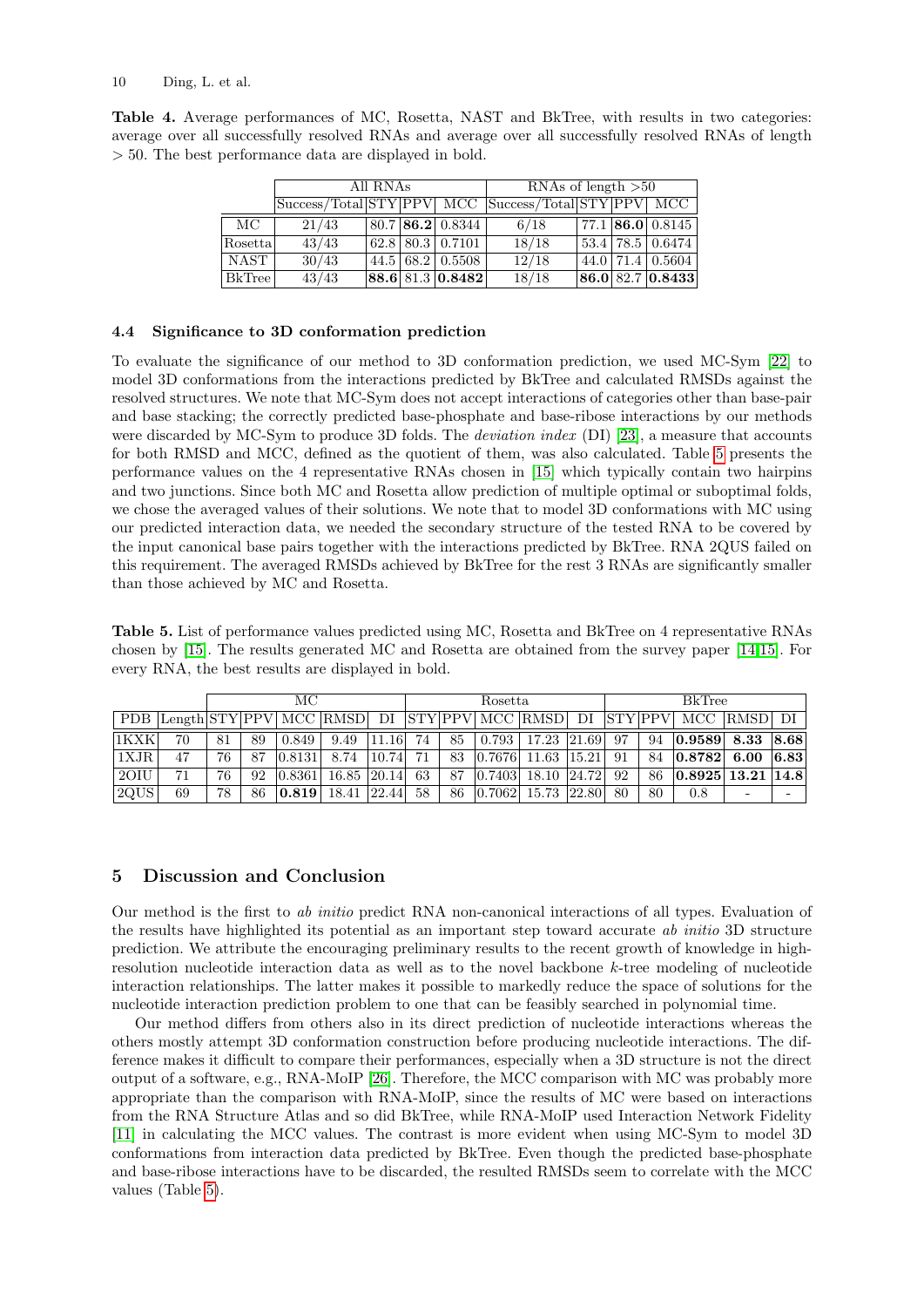The evaluation tests have also revealed some issues with BkTree. First, the complexity of structures has an impact on our prediction results. Typically, BkTree underperformed on some of the RNAs with pseudoknots or 4-way junctions. Table [5](#page-9-1) shows that BkTree loses to MC on MCC value for only one representative RNA 2QUS, which contains a pseudoknot. The underperformance is likely due to the 3-tree model that is a little too weak for complex structures. For example, the best 3-tree can include at most 83 interactions out of total 95 interactions of tRNA 2DU3, indicating a higher treewidth is needed for the NIR graph of this RNA. To improve prediction performance for such RNAs, an algorithm may need to be based on the backbone 4-tree model. Our method is not ineffective for handling multi-way junctions or pseudoknots, e.g., RNA 2GIS in Table [3.](#page-7-0) Fixing a specific k-tree model, it is the NIR graph treewidth of an RNA that determines the performance on the RNA.

Second, the NIR graph treewidth is also related to scalability of our method. The current algorithm for the nucleotide prediction problem has the complexity  $O(n^3)$  for both time and memory requirements. With a large hidden constant in the polynomial, the implemented program BkTree typically runs in 2 to 3 hours on an RNA of length 100 and uses several Gigabytes of memory. This is because the current prototype has aimed at accuracy without optimization in computational efficiency. However, the problem (based on the k-tree model) has an inherent complexity of  $O(n^k)$ ; our method is scalable to suit longer and more complex RNAs, e.g., which require the 4-tree model.

Third, due to the lack of tools to model 3D conformations from nucleotide interactions of all types, it is an immediate future task of ours is to develop such a tool that can be pipelined with a program like BkTree for *ab initio* 3D structure prediction. We perceive such a task to be feasible. This is because the output of program BkTree contains not only the predicted nucleotide interactions but also a backbone 3-tree that decomposes nucleotides according to their interconnectivity. The given 3-tree can be the basis for very efficient algorithms for computing a desirable optimization function on 3D conformations [\[1\]](#page-10-12).

# Acknowledgments

We thank Christian Laing for the provided raw data used in the survey paper [\[15\]](#page-11-0). This work was supported in part by NSF IIS grant (award No: 0916250).

## References

- <span id="page-10-12"></span>1. Arnborg, S. and Proskurowski, A. (1989) Linear time algorithms for NP-hard problems restricted to partial k-trees. Discrete Applied Mathematics, 23(1):11-24.
- <span id="page-10-9"></span>2. Arnborg, S., Proskurowski, A., and Corneil, DG. (1990) Forbidden minors characterization of partial 3-trees. Discrete Mathematics, 80(1):1-19.
- <span id="page-10-10"></span>3. Bakan, S., Meireles, L., and Bahar, I. (2011) ProDy: Protein Dynamics Inferred from Theory and Experiments. Bioinformatics, 27(11):1575-1577.
- <span id="page-10-4"></span>4. Bida, J.P., and Maher, L.J. III (2012) Improved prediction of RNA tertiary structure with insights into native state dynamics. RNA, 18:385-393.
- <span id="page-10-8"></span>5. Bodlaender, H.L. and Koster, A.M.C.A. (2010) Treewidth computations I. Upper bounds. Information and Computation, 208(3):259-275.
- <span id="page-10-0"></span>6. Das, R. and Baker, D. (2007) Automated de novo prediction of native-like RNA tertiary structures. Proc. Natl Acad Sci, 104:14664-14669.
- <span id="page-10-3"></span>7. Das, R. Karanicolas, J., and Baker, D. (2010) Atomic accuracy in predicting and designing noncanonical RNA structure. Nature Methods, 7:291-294.
- <span id="page-10-1"></span>8. Ding, F., Sharma, S., Chalasani, P., Demidov, V.V., Broude, N.E., and Dokholyan, N.V. (2008) Ab initio RNA folding by discrete molecular dynamics: From structure prediction to folding mechanisms. RNA, 14:1164-1173.
- <span id="page-10-6"></span>9. Ding, L., Xue, X., LaMarca, S., Mohebbi, M., Samad, A., Malmberg, R., and Cai, L. (2014) Stochastic k-tree grammar and its application in biomolecular structure modeling. Lecture Notes in Computer Science, 8370:308-322.
- <span id="page-10-7"></span>10. Ding, L., Samad, A., Li, G., Robinson, R.W., Xue, X., Malmberg, R., and Cai, L. (2014) Finding maximum spanning k-trees on backbone graphs in polynomial time. Submitted.
- <span id="page-10-11"></span>11. Gendron P., Lemieux S., and Major F. (2001) Quantitative analysis of nucleic acid three-dimensional structures. J Mol Biol, 308:919-936.
- <span id="page-10-2"></span>12. Jonikas, M.A., Radmer, R.J., Laederach, A., Das, R., Pearlman S., Herschlag, D. and Altman R.B. (2009) Coarse-grained modeling of large RNA molecules with knowledge-based potentials and structure filters. RNA, 15:189-199.
- <span id="page-10-5"></span>13. Jossinet, F., Ludwig, T.E., and Westhof, E. (2010) Assemble: An interactive graphical tool to analyze and build RNA architectures at the 2D and tertiary levels. Bioinformatics, 26:2057-2059.